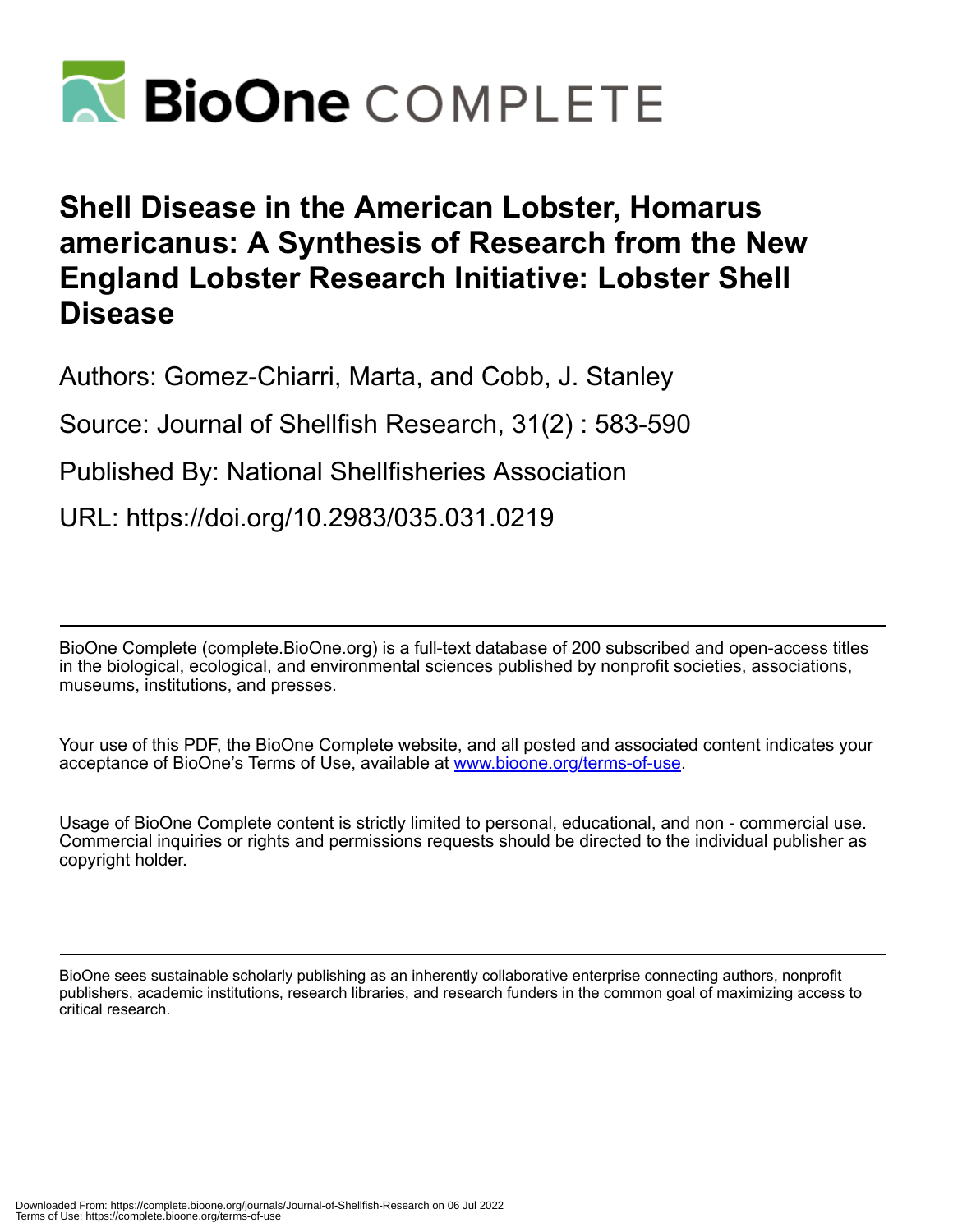# SHELL DISEASE IN THE AMERICAN LOBSTER, HOMARUS AMERICANUS: A SYNTHESIS OF RESEARCH FROM THE NEW ENGLAND LOBSTER RESEARCH INITIATIVE: LOBSTER SHELL DISEASE

# MARTA GOMEZ-CHIARRI<sup>1</sup>\* AND J. STANLEY COBB<sup>2</sup>

<sup>1</sup>Department of Fisheries, Animal and Veterinary Science, University of Rhode Island, Kingston, RI 02881; <sup>2</sup>Department of Biological Sciences, University of Rhode Island, Kingston, RI 02881

**ABSTRACT** The goal of this synthesis is to highlight some of the major findings of the New England Lobster Research Initiative (NELRI), provide a context for these findings based on previous research, discuss the potential impacts of this important emerging disease on the dwindling lobster populations in southern New England (SNE), and provide suggestions on avenues for future research. Most of the research funded in this initiative focused on epizootic shell disease (ESD), the emerging syndrome severely impacting lobster populations primarily in coastal waters in Rhode Island, southern Massachusetts, and eastern Long Island Sound (ELIS), but some new information about other forms of shell disease in lobsters is included. We also discuss how these novel findings on lobster shell disease should be used to inform management of lobster populations.

583

KEY WORDS: American lobster, Homarus americanus, epizootic shell disease, enzootic shell disease.

## FACTORS DETERMINING THE EMERGENCE AND EXPANSION OF EPIZOOTIC SHELL DISEASE

Several forms of shell disease that can be distinguished by their characteristic clinical signs and prevalence have been described in American lobsters, Homarus americanus Milne-Edwards, 1837, including impoundment shell disease (ISD), burn-spot or rust-spot shell disease, Epizootic Shell Disease (ESD), and the enzootic form of ESD (Smolowitz et al. 2005). The goal of this synthesis is to highlight some of the major findings of the New England Lobster Research Initiative (NELRI), focused on ESD.

Although lobsters with similar lesions to ESD have been observed in wild American lobsters (Homarus americanus, Milne Edwards) from a variety of locations, including Maine (Chistoserdov et al. 2005), Canada (Comeau & Benhalima 2009), and even Norway (Van der Meeren 2008), epizootics have been centered in SNE, including inshore waters of Rhode Island, Buzzards Bay in Massachusetts, and ELIS. Prevalence in other areas is less than 5% (with the rare exception of Kittery, ME, where an outbreak was reported in 2003 to 2004). The temporal and regional patterns of prevalence of the disease in SNE are consistent with the epizootic starting somewhere in the inshore areas of Rhode Island and Connecticut during the late 1990s (Castro & Angell 2000). If the factors that determined the emergence and influence the current distribution of this disease were elucidated, this could allow researchers to predict the chances of ESD extending to other areas in the lobster's range.

Interestingly, ESD was not the only emerging disease affecting lobsters in SNE during the 1990s. From 1999 to 2001, the lobster population in central and western Long Island Sound (WLIS) experienced a significant mortality event thought to be triggered by stressful environmental conditions (sustained above-average water temperatures, hypoxia, release of sulfide and ammonium from sediments, pesticides), leading to infection with the parasitic amoebae Neoparamoeba pemaquidensis

(reviewed by Pearce & Balcom (2005)). Similar to what has been observed for ESD in Rhode Island, this mortality event in WLIS immediately followed a period of record landings and lobster densities (Castro et al. 2006), suggesting that lobster populations at the time may have exceeded the carrying capacity of the ecosystem, forcing lobsters to live in less than optimal habitats. This situation, probably combined with other stressful environmental conditions, could have led to increased susceptibility to pathogens already present in the ecosystem, facilitating the initiation of epizootics. Furthermore, the relatively higher prevalence of other idiopathic conditions in SNE lobsters, including calcinosis (Dove et al. 2004), necrotizing hepatopancreatitis and nonspecific granulomas (Shields et al. 2012a), and idiopathic blindness (Maniscalco & Shields 2006, Shields et al. 2012a), suggests that these conditions are indicative of a stressful environment (Shields et al. 2012a). The research summarized here attempts to describe the factors that may contribute to the etiology of ESD.

## THE ROLE OF MICROBES IN LOBSTER SHELL DISEASE

Although there is agreement among researchers that the characteristic lesions in shell disease are caused by bacteria that invade the carapace of the lobster from the surface of the shell (Fisher 1977, Malloy 1978, Chistoserdov et al. 2005, Getchell 1989, Smolowitz et al. 1992, Smolowitz et al. 2005, Quinn et al. 2009), the identification of a single bacterial species as a causative agent of the different forms of shell disease remains elusive. It is also unclear whether the different forms of shell disease that have been described in lobsters (reviewed in Tlusty et al. (2007)) are caused by the same pathogen. This is a result of the inherent difficulties in studying what is basically the equivalent of a cutaneous disease (with open lesions prone to contamination by secondary invaders) in the complex soup of microbes that constitute the marine environment. In addition, there are the well-known limitations of the stringent criteria included in the original set of the Koch's postulates, which, for example, cannot be fulfilled for nonculturable pathogens or for infectious diseases that have a strong unknown host and/ or environmental component (Fredericks & Relman 1996).

<sup>\*</sup>Corresponding author. E-mail: gomezchi@mail.uri.edu. DOI: 10.2983/035.031.0219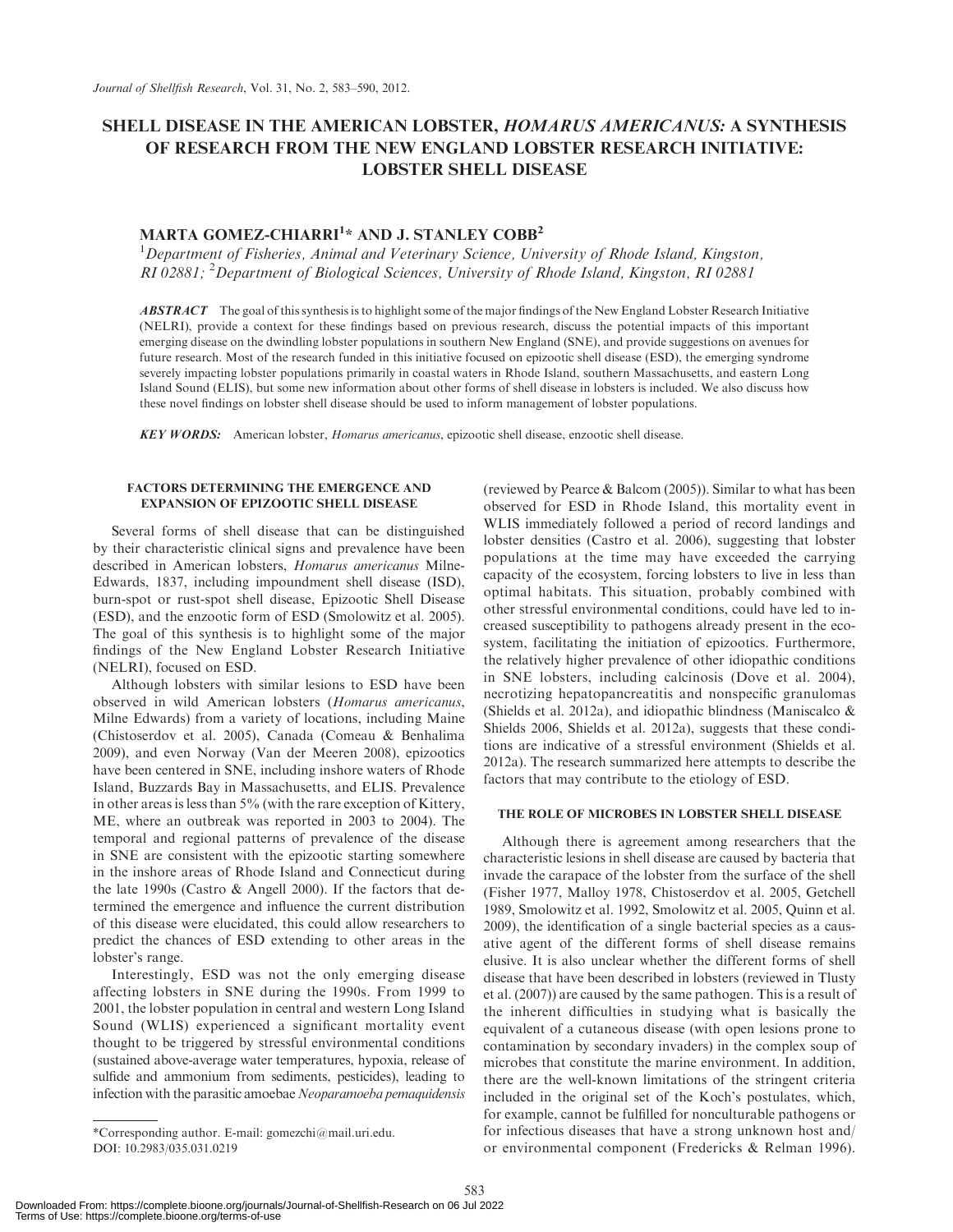Most of the data indicate that shell disease is caused by an opportunistic pathogen or pathogens that take advantage of a compromised shell.

Three different culture-independent techniques—denaturing gradient gel electrophoresis (DGGE (Chistoserdov et al. 2012)), terminal restriction fragment length polymorphism (tRFLP (Bell et al. 2012)), and multitag pyrosequencing (Meres et al. 2012)—described the presence of a diverse microbial community in the shells of lobsters that changes in abundance and composition in shell disease lesions. Chistoserdov et al. (2005, 2012) have identified 2 bacterial species belonging to the Bacteroidetes— Aquimarina 'homaria' and 'Thalassobius' sp.—that are consistently associated with shell disease lesions of lobsters collected from several geographical locations, including Rhode Island; ELIS; Buzzards Bay, MA; and Kittery, ME. Moreover, A. 'homaria' and 'Thalassobius' sp. were also present in the lesions of lobsters with impoundment shell disease (ISD) from the Maine Aquarium, and A. 'homaria' was also detected on lesions from lobsters with enzootic shell disease (EnSD) from Rhode Island (Chistoserdov et al. 2012). These 2 bacteria are also present in shells of some lobsters with no signs of disease (about 40%), but in less abundance (Chistoserdov et al. 2012). Hatchery-reared lobsters with shells that had been compromised by abrasion of the cuticle and exposed to filters impregnated with either A. 'homaria,' 'Thalassobius' sp., or both, developed lesions similar to those in wild lobsters with shell disease. These experiments strongly suggest the involvement of A. 'homaria' and 'Thalassobius' sp. on lesion development in lobsters with compromised shells (Quinn et al. 2012). Although lesions developed faster and were more severe in lobsters exposed to the challenge bacterial candidates, lesions colonized by A. 'homaria' were also seen in lobsters with abraded shells exposed to filters impregnated with sterile seawater, as well as a few lobsters with shells that had not been abraded nor exposed to filters, showing that these bacteria can colonize lesions easily even when not applied directly to the shell, and may be able to cause lesions in the absence of shell abrasion (Quinn et al. 2012). These experiments provide support to the hypothesis that A. 'homaria' is a causative agent of ESD in lobsters.

Other research describes the presence of a diverse community of bacteria in lesions from lobsters with shell disease (Bell et al. 2012, Meres et al. 2012), with Aquimarina being only one of several bacterial genera (including Jannaschia, Hirschia, and Oceanicola to name a few) that contribute moderately to discriminate between shells with and without lesions (Meres et al. 2012). Based on their findings, Meres et al. (2012) hypothesize that shell disease in lobsters is caused by a dysbiotic shift in the microbial community of the shell, allowing opportunistic bacteria that normally reside on the shell to invade and cause lesions.

Lobsters with shell disease also show the presence of a diverse eukaryotic community of epibionts in lesions, including the bacterivorous nematode Geomonhystera disjuncta, barnacles, stramenopiles, and bryozoans. The diversity and lack of consistency in the presence of these eukaryotic organisms in shell disease lesions suggest that they are most probably secondary invaders of lesions (Quinn et al. 2009), although they may contribute significantly to lesion progression and degeneration of the epi- and exocuticle (Smolowitz et al. 2005).

How do these microbes contribute to lesion formation? Shell disease in other crustaceans has been associated with chitinolytic bacteria (reviewed in Tlusty et al. (2007)). However, lesions in ESD in lobsters, as observed in histological sections of affected shell, are characterized by the presence of leftover pillars composed of chitin, suggesting that bacteria are targeting components other than chitin, such as the protein matrix (Smolowitz et al. 2005). Consistent with histological observations, there was no significant difference on the potentials for chitinase activity between samples from lobsters with and without shell disease lesions, whereas there were significant differences in proteinase and cellulase activities, suggesting that bacteria in shell disease lesions may target proteins and polysaccharides preferentially (Bell et al. 2012).

#### THE ROLE OF A COMPROMISED HOST

There is consensus among researchers that shell disease is a manifestation of a ''metabolic disturbance'' leading to increased susceptibility to environmental bacteria (Sindermann 1991, Tlusty et al. 2007). Pathogens causing shell disease may take advantage of transient breaches in the cuticle as a result of physical or chemical damage to initiate lesions before the shell is repaired, or may exploit constitutive deficiencies in the structure of the shell and immune responses resulting from genetic, developmental, hormonal, or environmental factors.

The shell of crustaceans is normally an extremely efficient protective barrier to microbial infection. In addition to providing a strong physical barrier to infection through the combination of an outermost wax layer covering the epicuticle followed by a calcified endocuticle composed of chitin and an organic matrix (Aiken & Waddy 1980, Neville 1975), lobster shells demonstrate a series of dynamic immune responses to bacterial infection. Kunkel et al. (2012) describe the differences in the chemical signature of the inorganic component of the lobster shell, with a dense cuticle layer of calcite on the plane of the shell and relatively harder apatite covering the more vulnerable dermal and neural gland canals. They also provide an interesting model for the role of ion fluxes released from the calcite and amorphous calcium carbonate layers in the exoand endocuticle as a potential chemical barrier to infection through the creation of an unstirred layer of high alkalinity in the surface of the shell. This ionic flux increases upon shell injury (Kunkel et al. 2012).

Other constitutive components of the innate immune system in the shell of lobsters are antimicrobial peptides (Mars 2010). Inducible responses of lobsters to shell damage and bacterial infection include melanization of the edges of shell lesions, with involvement of the prophenoloxidase system, and production of an inflammatory membrane underlying the affected carapace. These responses have been observed in both wild lobsters with ESD (Smolowitz et al. 2005) as well as in hatchery-reared lobsters challenged experimentally with A. 'homaria' and 'Thalassobius' sp. (Quinn et al. 2012). Shell disease also induces immune responses in lobster hemolymph, including production of molecules with antimicrobial activity, phagocytosis, and respiratory burst by hemocytes, and further involvement of the prophenoloxidase system (Homerding et al. 2012).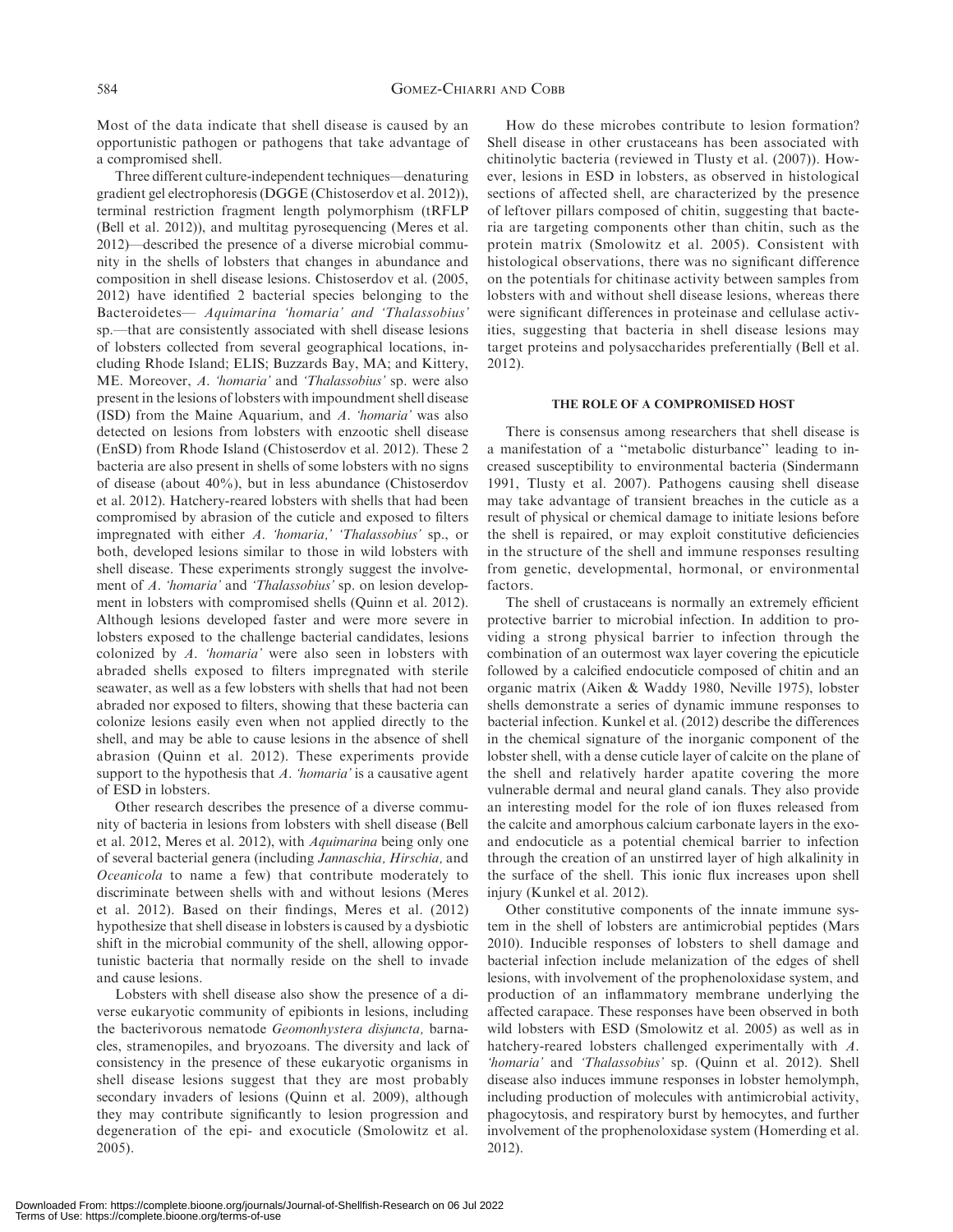ESD has been shown to induce changes in the molting behavior of lobsters, an effective strategy to get rid of shells affected by the disease before the cuticle is severely compromised (i.e., Smolowitz et al. 2005, Castro et al. 2006). The new cuticle is formed internal to the affected cuticle (Smolowitz et al. 2005). Berried females with severe lesions and eggs still attached have been observed to molt, even if it resulted in loss of the eggs (Laufer et al. 2005, Castro et al. 2006). This behavior may be mediated by ecdysteroids (Laufer et al. 2005). Intermolt female lobsters, however, do not appear to avoid males with shell disease (Rycroft et al. 2012), avoidance being a behavioral strategy described in the more social Caribbean spiny lobsters (Panulirus argus, Latreille) that prevents transmission of P. argus virus 1 in the laboratory (Behringer et al. 2006).

In this issue of the Journal of Shellfish Research, some interesting evidence is presented suggesting that differences in prevalence of the disease between geographical locations may be the result of genetic or developmental factors. Homerding et al. (2012) describe differences in the immune responses between lobsters from ELIS and lobsters from WLIS and Maine. Based on these results and previous research showing that lobsters from WLIS can be differentiated genetically from lobsters from other locations using microsatellite markers (Crivello et al. 2005), Homerding et al. (2012) hypothesize that differences in immune parameters between lobsters in ELIS and WLIS may be a consequence of strong selective pressure on WLIS lobsters resulting from environmental and fishing pressures, coupled with the massive lobster die-off in 1999 (Crivello et al. 2005). Interestingly, differences in population structure has been suggested within Narragansett Bay, RI, and between Narragansett Bay and offshore populations in Rhode Island (Atema, pers. comm.).

Other work has shown the importance of physiological and molt status on the susceptibility to shell disease. Patterns of gene expression in lobsters with shell disease indicate a potential systemic disruption of endocrine signaling and energetic metabolism (Tarrant et al. 2012). Low total protein in the hemolymph, an indication of poor physiological condition, as well as being in the intermolt stage have been identified as risk factors for development of ISD (Theriault et al. 2008). There is also evidence showing that sex may be a risk factor for shell disease-induced mortality, based on the higher prevalence of shell disease in ovigerous female lobsters in the wild and the decrease in the female-to-male ratio observed starting around 1998 in Rhode Island lobster populations, coincidental with the sharp increase in the prevalence of ESD (Castro et al. 2012). Interestingly, and despite the fact that females were shown to have a higher cumulative incidence of ISD than males in an experiment performed with lobsters in Nova Scotia, Canada, gender was not a significant predictor for development of this form of shell disease (Theriault et al. 2008).

# THE ROLE OF ENVIRONMENTAL FACTORS

It has also been hypothesized that lobsters from SNE may be more susceptible to shell disease as a result of exposure to anthropogenic pollutants that can impact the health of crustaceans negatively. The pesticide methoprene leads to immune suppression in adult lobsters (DeGuise et al. 2004, DeGuise et al. 2005), causes high mortality in postlarval lobsters, inhibits protein synthesis and gene expression in the hepatopancreas

of adult lobsters (Walker et al. 2005a, Walker et al. 2005b), bioaccumulates in the eyestalk, and leads to morphological changes in cells in the hepatopancreas that may affect the synthesis and incorporation of chitoproteins into adult postmolt shells (Walker et al. 2010). Alkylphenols, a class of pollutants derived from the manufacturing of many commercial products such as plastics and paints, have also drawn increasing attention in recent years because of their widespread use and the large amounts released to the marine environment. Representatives of the alkylphenols are toxic to lobster larvae and postlarvae, causing significant mortality and delaying each molt by 2–3.5 days (Laufer et al. 2012a). Alkylphenols have been shown to have juvenile hormone activity, the hormone that regulates metamorphosis and molting in crustaceans (Biggers & Laufer 2004). These pollutants can be incorporated into lobster cuticle, inhibiting the cross-linking of tyrosine in the new cuticle, probably preventing protein and chitin cross-linking during hardening, and leading to a weaker cuticle (Laufer et al. 2012b).

Although alkylphenol contamination is persistent and widespread in New England (Biggers & Laufer 2004, Jacobs et al. 2012), a clear relationship between the distribution, prevalence, and intensity of contamination of selected alkylphenols in the hemolymph of lobsters from different geographical locations and the presence of ESD has not been observed (Jacobs et al. 2012). Jacobs et al. (2012) point out that levels of alkylphenols in hemolymph only indicate recent exposure, and that it may be more relevant to determine the levels of these pollutants in shell or to measure exposure during development, which could have an impact on shell structure. Evidence linking the presence of shell disease with the magnitude or patterns of metal accumulation in the hemolymph of lobsters has not been found, but patterns were present between animals from Maine and Rhode Island (LeBlanc & Prince 2012).

The development of an experimental challenge model using bacteria isolated from lesions has proved particularly useful in investigating the role of physical damage (i.e., abrasion, described earlier), nutrition, and temperature on the development of shell disease in an aquarium system (Quinn et al. 2012, Tlusty & Metzler 2012). The emergence of ESD in SNE during the 1990s has been attributed to several years of warmer than average water temperatures (Glenn & Pugh 2006), leading investigators to speculate that the distribution of ESD may be limited by temperature. Evidence supporting that temperatures more than  $20^{\circ}$ C may impact the immunocompetency of lobsters includes the fact that wild lobsters collected in the summer showed higher bacterial loads in the hemolymph, a sign of systemic infection (Homerding et al. 2012). This is consistent with studies showing decreased immunocompetency in lobsters maintained at 23°C for 1 wk (Dove et al. 2005), decreased phagocytic activity at  $20^{\circ}$ C (Paterson & Stewart 1974), and increased mortality in lobsters maintained at 20 $\rm ^{o}C$  for up to 1,021 days (Tlusty & Metzler 2012). Interestingly, shell disease (as determined by the extent and severity of the lesions, as well as how fast they developed) was generally greater in lobsters maintained at 15°C for up to 1,021 days than at 10 $^{\circ}$ C and 20 $^{\circ}$ C, even after correcting for duration of molt cycle (which is shorter at warmer temperatures). In addition to higher bacterial loads in lesions, lobsters maintained at 15°C also show a thinner outside calcite layer (Tlusty & Metzler 2012). Tlusty and Metzler (2012) concluded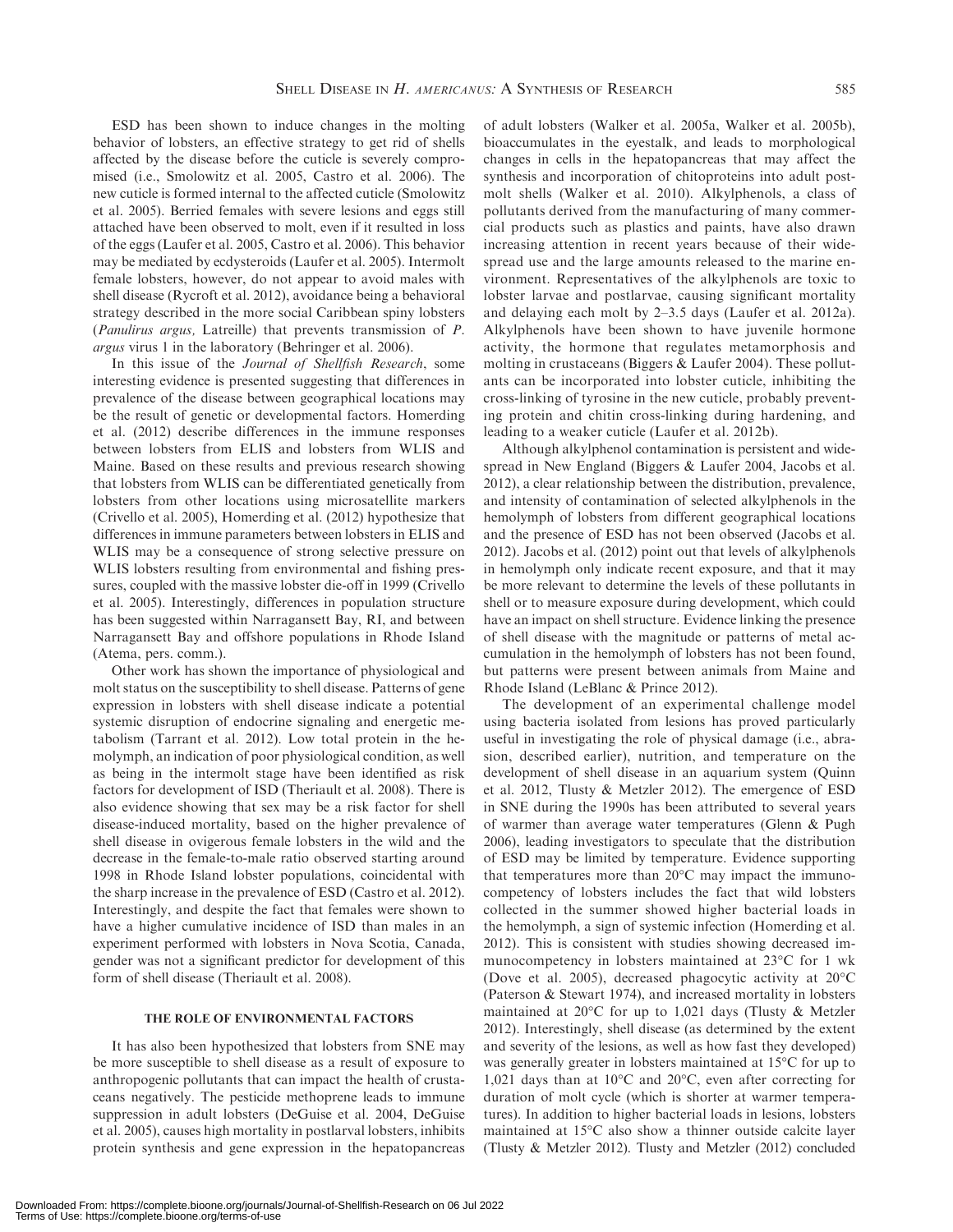that the effect of temperature on the dynamics of shell disease is mediated by a balance of complex effects on the host's physiology and the pathogen's growth, and that progression of the disease at warmer temperatures may be controlled by an array of factors, such as shorter molting cycles and lower bacterial proliferation in lesions. This research also confirms that ESD can occur at a wide range of temperatures (from 10– 20°C), and that other environmental factors may contribute to determining the current range of the disease.

Poor nutrition could be an important factor leading to a compromised shell (Prince et al. 1995, Tlusty et al. 2008, Myers & Tlusty 2009). In nature, baitfish comprise a significant component of the diet of lobsters from heavily fished areas, as opposed to a varied diet composed of crustaceans and molluscs (see references in Bethoney et al. (2011)). Hatchery-reared lobsters fed a diet composed exclusively of fish for a year experienced significantly higher rates of shell disease (laboratory strain) and mortality than lobsters fed mixed diets (Tlusty et al. 2008). No relationship was found, however, between nitrogen isotope ratios ( $\delta^{15}$ N values, used to determine differences in the diet of animals) and severity of ESD in lobsters from a highly fished area, suggesting that a diet comprised mostly of fish may not be a risk factor for development of shell disease in wild lobsters (Bethoney et al. 2011). Failure to find a correlation between diet and shell disease in wild lobsters indicates that many lobsters eat a variety of items in their diets (Bethoney et al. 2011), suggesting a lack of sensitivity of the nitrogen isotope ratios in detecting relevant differences in the quality of the diet in these lobsters.

# IMPACTS OF SHELL DISEASE AT THE INDIVIDUAL LEVEL

In addition to the unsightly nature of the lesions in lobsters with ESD, which affects the commercial value of the lobsters, this disease leads to changes in the molting behavior of lobsters (Castro et al. 2006)—a behavior that may be mediated by temporal changes in ecdysone levels (Laufer et al. 2005). Although this behavior may help lobsters molt shells that have been compromised by the disease, it may also have a detrimental effect on reproduction and growth (Castro et al. 2006, Stevens 2009). ESD leads to significant changes in gene expression in the tissues of female lobsters, similar to changes observed in premolt healthy lobsters, suggesting that shell disease induces a hormonal state similar to premolt (Tarrant et al. 2010, Tarrant et al. 2012). Animals with ESD had significant changes in the expression in muscle and hepatopancreas of ecdysteroid receptor and CYP45, indicative of disruptions in endocrine signaling in affected lobsters. Lobsters with ESD also show decreased expression in thoracic muscle of arginine kinase, a phosphotransferase involved in energy metabolism that could be indicative of an energetic drain in lobster muscle in diseased lobsters (Tarrant et al. 2010, Tarrant et al. 2012).

Shell disease can lead to mortality in lobsters kept in captivity, but there does not appear to be a direct relationship between the severity of shell disease lesions and mortality (Quinn et al. 2012, Tlusty et al. 2008), suggesting that not all these deaths can be attributed directly to shell disease. In lobsters collected from the wild, systemic immune parameters like hemocyte phagocytic activity and oxidative burst are affected by ESD (Homerding et al. 2012) and may contribute to increased susceptibility to secondary infections acquired through other mechanisms. The presence of Vibrio–like bacteria in the hemolymph of lobsters collected from a site in Rhode Island with high prevalence of ESD was generally associated with injuries other than shell disease lesions (Shields et al. 2012a). Lobsters from this site also showed a high prevalence of 2 pathological conditions derived from inflammatory responses to pathogens in the tissues of lobsters—necrotizing hepatopancreatitis and granulomas—which were not associated with presence of shell disease (Shields et al. 2012a). Although similar pathological conditions have been described previously in lobsters with shell disease collected in Canada (Comeau & Benhalima 2009), Comeau & Benhalima (2009) concluded that shell disease was not the direct cause of the pathological conditions based on the lack of evidence linking damage of the cuticle in shell-diseased lobsters with these pathological conditions. More research needs to be done to determine whether pathological changes described in lobsters from populations affected with ESD are a consequence of the disease (leading to secondary infections) or a reflection of a generally compromised host (leading to shell disease and other conditions).

#### IMPACTS OF SHELL DISEASE AT THE POPULATION LEVEL

For many years, lobsters were thought to be nearly disease free. In stressful conditions such as shallow, crowded impoundments, 2 diseases—gaffkemia and ISD—sometimes reached epidemic proportions, but in the wild, diseased individuals were rare. During the late 1970s, a dramatic change in distribution and landings began, creating an enormous expansion of the population and the fishery. Throughout the Gulf of Maine, consecutive years of record landings occurred. Last year, 2011, appears to be another record year. The SNE region was on a similar trajectory until the late 1990s, when a population crash decimated the fishery and landings fell to near baseline levels of the 1980s (Howell 2012). The SNE stock has been declared to be in larval recruitment failure by the Atlantic States Marine Fisheries Commission (2010), and draconian management measures have been discussed, but not implemented. The cause of the crash is unknown, but candidates include stress induced by higher temperatures, overfishing, and a disease unknown until 1996. In this section, we explore some of the population and management consequences of ESD on the SNE population.

The emergence of ESD coincided with record landings in the SNE fishery during the mid 1990s, and a sharp decline in landings and population indices coincident with a high prevalence of ESD from 1997 until this writing. In Narragansett Bay, the most severely affected sector of the population were ovigerous females (both legal and sublegal, with a prevalence between 50% and 80% since 1998), followed by sublegal males and nonovigerous sublegal females (10–30%), and legal males  $(\leq 10\%)$  (Castro & Somers 2012, Howell 2012), indicating that the disease does not affect all sectors of the population evenly. Annual loss of individuals from the population in LIS may be in the range of 0.28, nearly double the estimate of deaths used customarily by managers for stock assessment models (Howell 2012). As prevalence rates of ESD are 10–40% in Rhode Island waters, it is fair to deduce that shell disease contributes substantially to increased mortality in the wild.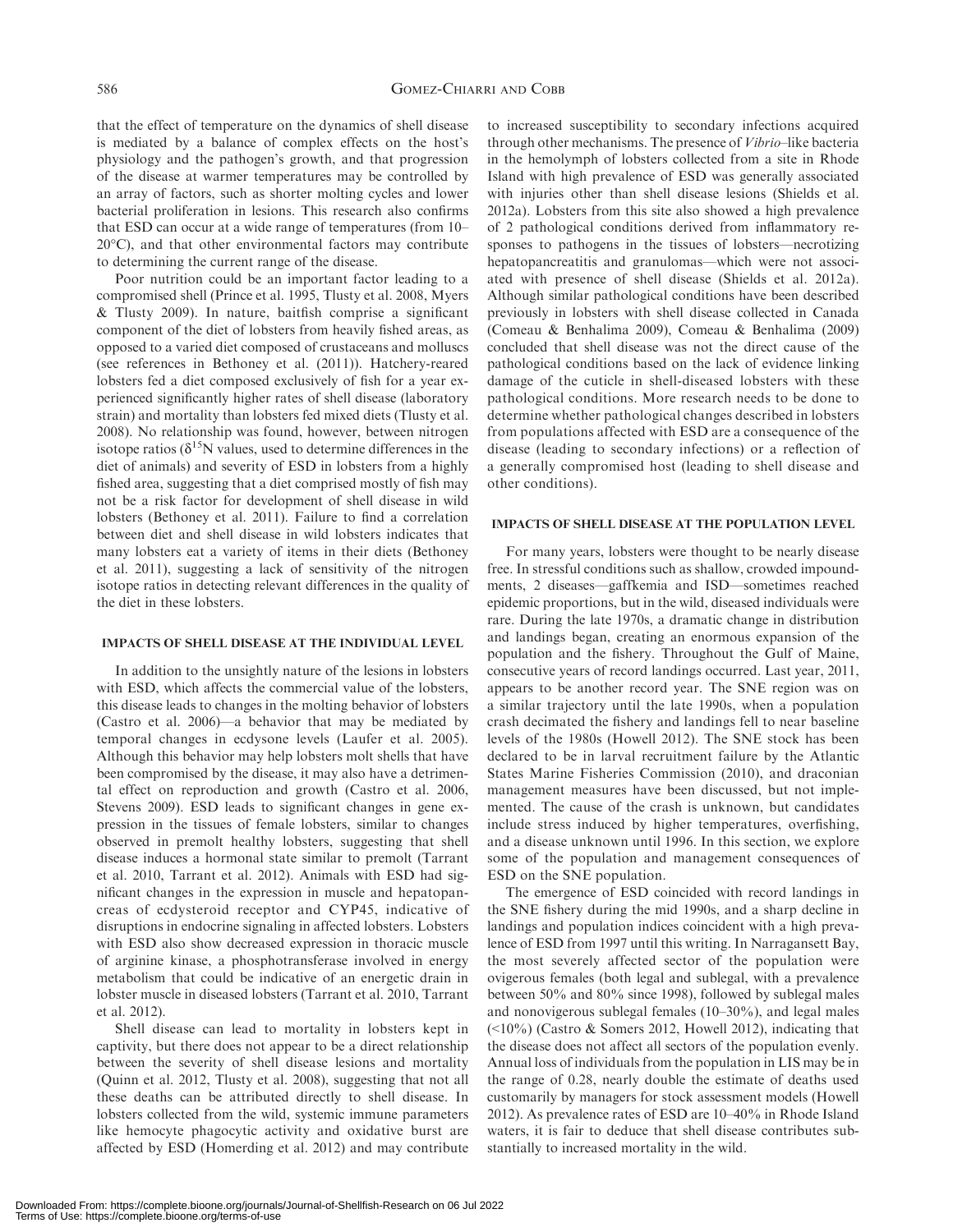What are the population-level consequences of ESD? Increased mortality appears to have led to population decline. But, because death rates are not evenly distributed across all components of the population, consequences of ESD are not limited to a smaller population size. Differential mortality between the sexes, based on the higher prevalence of the disease observed in ovigerous females, should change the sex ratio toward favoring males. Indeed, there was a sudden shift in the female-to-male ratio around 1997 (Castro et al. 2012). Laufer et al. (2005) reported that ESD individuals have higher ecdysone titers than healthy lobsters, possibly causing early molting and a shorter interval between molts. This may be the mechanism by which growth rate slows when a lobster has ESD. Slowing the growth rate of individuals results in lower productivity of the population. Ovigerous females with ESD have been observed to molt before hatching their eggs, losing the entire clutch (Castro et al. 2006, Laufer et al. 2005). The high mortality of mature females, coupled with the loss of an entire clutch of eggs, argues for a lower egg production rate than would be found in a population without shell disease. If there is a significant correlation between spawning stock size and larvae (young of the year (YoY)), then a decrease in egg production would result in a decrease in pelagic postlarvae at the surface or settled YoY on the bottom. In fact, Wahle et al. (2009) have documented a major decline of YoY in inshore waters of SNE during the past decade. This time series of YoY abundance indices played a role in the decision of the Atlantic States Marine Fisheries Commission (American Lobster Technical Committee 2010) to declare the SNE lobster population recruitment overfished.

Understanding the complex pattern of mortality in the SNE lobster population is further complicated by the open nature of the population. Lobster life history characteristics include a pelagic larval phase lasting 15–30 days. Shelf and coastal currents along with directional swimming by the pelagic postlarva suggest that eggs hatched in one location may subsidize downstream populations. However important this may be, ecological and fishery models usually assume a closed population. Recruitment to a downstream population may allow the recipient population to continue in the face of heavy fishing (or disease) mortality, as Fogarty (1998) suggested for the inshore SNE stock. Accounting for the metapopulation structure in describing the dynamics of the SNE population requires more information than is available at this time; but, the possibility of metapopulation structure should be acknowledged, as done by Wahle et al. (2009) in their effort to distinguish between the effects of larval supply and mortality resulting from ESD on the dynamics of lobster populations in SNE. A nearly 20-y time series of annual larval settlement indices that spanned the emergence of ESD allowed Wahle et al. (2009) to explore the impacts of larval supply, disease prevalence, predation, and temperature on the ability of their model to predict numbers in the cohort 3 y after settlement. Results indicated that the supply of larvae to the population account for a remarkably large proportion of the variance in numbers of lobsters about to enter the fishery (prerecruits) 3 y after settlement. Neither predator biomass nor water temperature had any effect on the model's prediction. Larval supply appeared to drive the system until 1997, when shell disease became epizootic. After 1997, the settlement index alone failed to explain the numbers of prerecruits. Adding the terms for predation and temperature improved

the fit of the regression only slightly. However, including a term for ESD prevalence improved explanatory power to more than 60%, and including the interaction term brought the explanatory power to 80%. Several potential lessons emerge from this modeling exercise, and are noted briefly here.

# Data Sources

Wahle et al. (2009) were fortunate to have access to a long time series of settlement indexes, a fishery independent index of prerecruit abundance and predator abundance. Long-term data sets such as these are extraordinarily useful, but are seldom gathered. In this case, they allowed the evaluation of impacts of an emerging disease from the very first year of its appearance.

#### Differential Susceptibility

Early wisdom derived from several very large data sets over several years of trap sampling, at-sea sampling on commercial vessels, and standardized fishery-independent trawl surveys (Castro & Angell 2000) showed a positive correlation between lobster size and disease prevalence, suggesting that larger lobsters are more susceptible to the disease because they molt less frequently than smaller ones. More recent data (Castro & Somers 2012), however, call into question the assumption that large size is an important predisposing factor for ESD. Discovery of ESD-infected lobsters as small as 28 mm gives strong evidence that small size is not a refuge. The argument against size being an important factor is strengthened by data in the same report showing sublegal males having a considerably higher prevalence than larger, legal-size males (Castro & Somers 2012). To determine accurately the impact of ESD on lobster populations, it is important to determine the factors (hormonal or environmental) leading to increased prevalence in ovigerous females and sublegal males. Regardless, there may be ecological and evolutionary consequences if the mortality resulting from disease is applied differentially to selected sectors of the lobster population (different from the previous natural mortality distribution). For instance, a higher mortality rate in ovigerous females may lead to earlier (smaller size at) maturity, and other features of a semelparous life history.

#### Density Dependence

The significant term for the interaction of disease and settlement suggests that disease prevalence is higher among cohorts that settle at higher densities (Wahle et al. 2009). Some reports from the NELRI emphasize that transmission in the laboratory is difficult, but possible, to achieve. This does not appear to be the case in nature, where evidence of ESD can appear and spread quickly. Knowing how the disease is initiated and propagated is critical to developing interventions that can reduce disease-related mortality. Lobsters are caught in passive fishing gear through attraction behavior, and Karnofsky and Price (1989) provide convincing evidence that lobsters congregate in and near baited traps. They seem to enter and depart the trap nearly at will, and fights are common. Traps increase the effective density of lobsters. If transmission is density dependent, traps may be part of the model. Understanding transmission of the disease remains a high priority for research.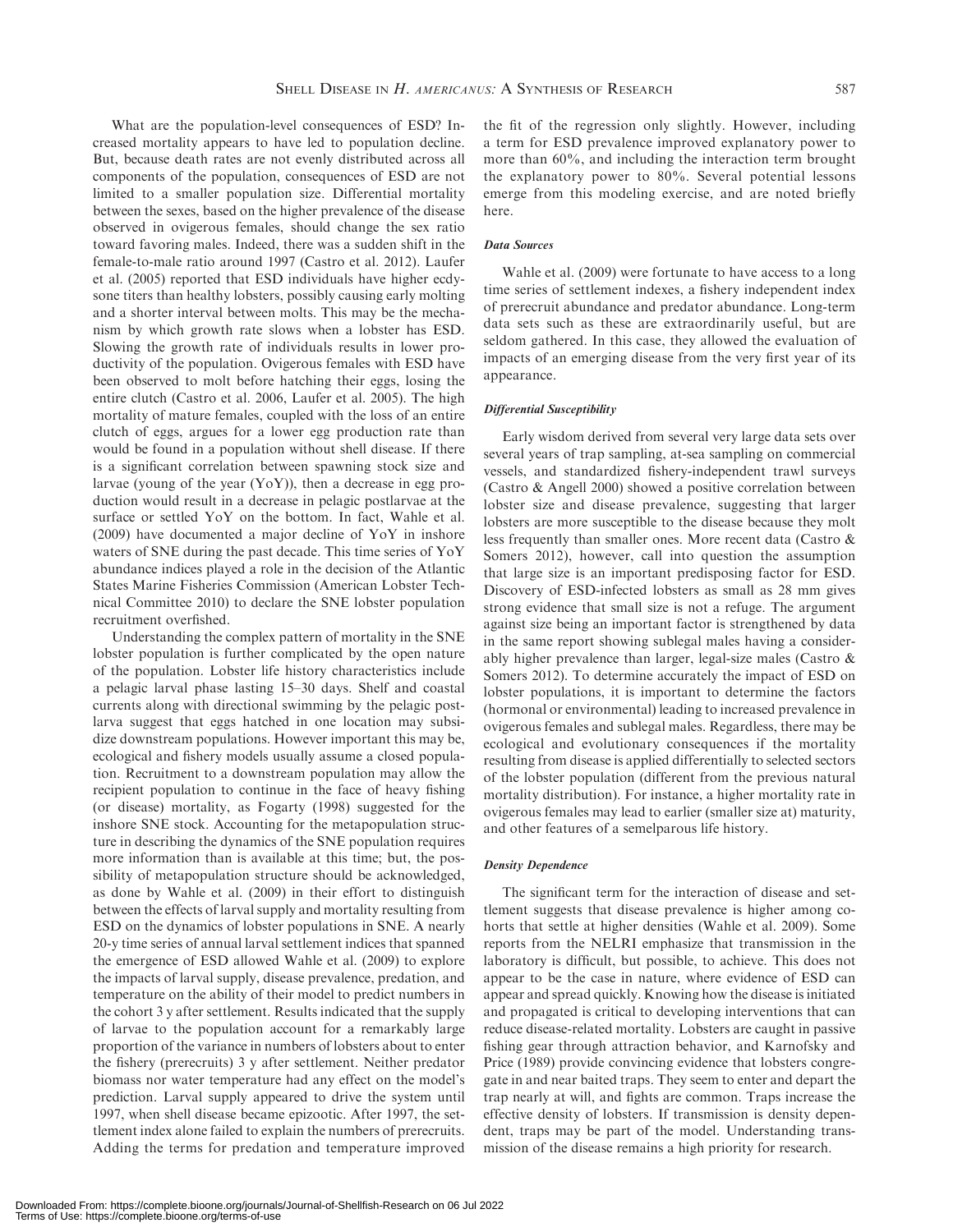#### MANAGEMENT OPTIONS

In general, the primary tool in a fishery manager's kit is manipulation of fishing mortality (F) by size limits, reproductive status, or directly by closed seasons, quotas, or protected areas. Little is known about how to manage a wild stock affected by disease, but a few have been tested by modeling (e.g., McCallum et al. (2005), see also the review in Castro et al.(2012)). If prevalence is density dependent, then reducing the pathogen load to below threshold may control the disease, unless other hosts exist that can sustain the bacterial abundance.

Another strategy for managing ESD in lobsters may be just to wait it out. In SNE, the lobster population crashed and is still declining, probably in large part as a result of ESD. When the population reaches stable, lower stock size, it may be below threshold, or small enough so infected individuals are few and transmission is rare, as is the case with the lobster bacterial disease gaffkemia.

Careful monitoring of environmental conditions and potential links to the distribution, severity, and prevalence are required as the disease continues to affect the SNE lobster population. If ESD was to spread northward throughout the rich lobster grounds of the Gulf of Maine, where catches continue to increase to new records almost annually, there would be serious economic consequences. The lessons from the SNE epizootic show that when ESD is established in a population, it can cause dramatic impacts. Taking rapid and decisive action as soon as increases in ESD prevalence are seen in populations not previously affected by the disease is necessary to avoid establishment of the disease in new areas. In preparation for potential epizootics, emergency action plans should be prepared and approved so a rapid response is possible. However it is done, a rapid response  $(1 \text{ y})$  to the threat of ESD could mean a great deal to the fishery and those who depend on it.

### CONCLUSIONS AND FUTURE PERSPECTIVES

The research described in this issue confirms what has been named as the ''host susceptibility'' hypothesis (Tlusty et al. 2007), which states that ESD is an emerging disease caused by one or several opportunistic bacterial pathogens that take advantage of a host that is susceptible either through physical damage to the shell or other factors leading to stress and immunosuppression. The research of the NELRI has also pointed to many avenues of future work, and contributed many of the tools necessary to perform this research, including but not limited to microbial sequences of candidate pathogens, a collection of differentially expressed sequence tags, optimized assays to measure pollutants in lobsters tissues, assays to characterize immunity and physiological responses, identification of some potential biomarkers of disease, a model for bacterial challenge experiments in lobsters, and conceptual models of the disease. This initiative also involved the ''whole animal approach,'' in which sharing of information and common sets of samples between independently funded researchers, led to the ''100 Lobsters'' project, well described in Shields et al. (2012b).

Further efforts should be dedicated to understand which members of the microbial consortium are involved in the initiation and progression of lesions, and which may be opportunistic pathogens or secondary invaders. The sequence information gathered in this research will be extremely useful in the design of probes for in situ hybridization, allowing the determination of which bacterial species are consistently present at the leading edge of the lesion during the initial stages of the disease. Identification of the major player or players in lesion initiation and progression would greatly facilitate the study of the epizootiology of the disease.

Identification of the pathogen or pathogens, combined with the challenge model developed by Quinn et al. (2012), will also allow determining the role of genetics on disease susceptibility through direct evaluation of the impact of bacterial challenge on disease incidence and progression in lobsters from different geographical locations. Further research should also be done to confirm and expand promising results from the population genetics and odor recognition studies showing possible population structure within Narragansett Bay and between ELIS and WLIS (Atema, pers. comm.).

Although no direct link has been shown between the distribution and magnitude of some pollutants of anthropogenic origin (alkylphenols (Jacobs et al. 2012) and metals (LeBlanc & Prince 2012), the high prevalence of several idiopathic conditions in lobsters from a single location in Rhode Island are indicative of degraded environmental conditions. More epidemiological research should be dedicated to determining the prevalence of other pathological conditions in SNE, and to investigating the potential role of other pollutants, including pesticides, on lobster health. These studies should also consider the possibility that lobsters are acting as the proverbial ''canary in the coal mine,'' and investigate whether other benthic species are also being impacted by environmental degradation or changes in environmental conditions.

Further research should also focus on the role of changing environmental conditions on lobster shell disease, especially of those parameters that could have an impact on the chemical composition of the shell, the immune responses of lobsters, molting behavior, and the microbial community (i.e., pH, availability of organic and inorganic nutrients). Models studying the impact of temperature on shell disease should consider the impact of environmental factors (i.e., temperature, hypoxia, pH, pollutants) on lobster physiology (including molting cycle, shell thickness, growth, and response to xenobiotics), the impact of these factors on the growth and expression of virulence factors (i.e., proteases and lipases) by the pathogen, as well as any potential feedback loops possibly caused by the impact of the disease on lobster immunity, physiology, reproduction, and mortality (Castro et al. 2012).

Management must be more responsive to disease. Higher than normal abundance levels of a host combined with and increasing disease prevalence levels should be used as warning signs of an epizootic, triggering immediate action. In the lobster population, ''appropriate action'' might mean culling the most susceptible individuals. This would mean capturing diseased individuals (including ovigerous females) and removing them from the population. This strategy would also favor development of disease resistance in the population, but only if there is no significant contribution of susceptible larvae from other populations.

Last, but not least, further research should be done on the impact of shell disease on lobster populations and the SNE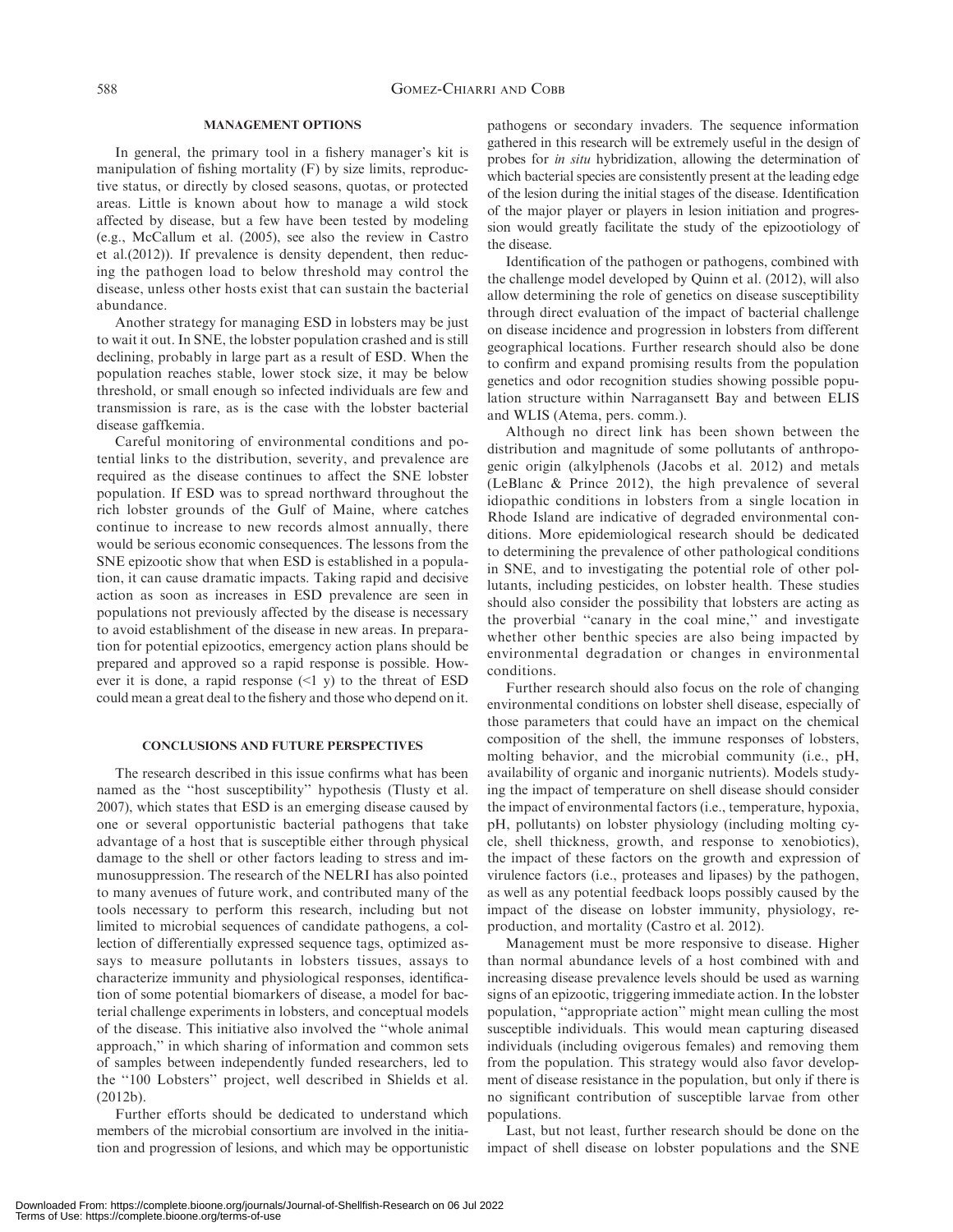ecosystem, including how shell disease affects other (noncommercial) crustaceans. This knowledge is critical for the adequate management of an important resource.

#### ACKNOWLEDGMENTS

We thank Kathy Castro, Barbara Somers, Laura Skrobe, and Mike Tlusty for animated and enlightening discussions about shell disease and editorial revision of this manuscript.

- Aiken, D. E. & S. L. Waddy. 1980. Reproductive biology. In: J. S. Cobb & B. F. Phillips, editors. The biology and management of lobsters, vol. 1. New York: Academic Press. pp. 215–276.
- American Lobster Technical Committee. 2010. Recruitment failure in the southern New England lobster stock. Atlantic States Marine Fisheries Commission, Arlington, VA. April 17, 2010. 57 pp.
- Behringer, D. C., M. J. Butler & J. D. Shields. 2006. Avoidance of disease by social lobsters. Nature 441:421.
- Bell, S. L., B. Allam, A. McElroy, A. Dove & G. T. Taylor. 2012. Investigation of epizootic shell disease in American lobsters (Homarus americanus) from Long Island Sound: I. Characterization of associated microbial communities. J. Shellfish Res. 31:473–484.
- Bethoney, D. N., K. D. E. Stokesbury, B. Stevens & M. A. Altabet. 2011. Bait and the susceptibility of American lobsters Homarus americanus to epizootic shell disease. Dis. Aquat. Organ. 95:1–8.
- Biggers, W. J. & H. Laufer. 2004. Identification of juvenile hormoneactive alkylphenols in the lobster Homarus americanus and in marine sediments. Biol. Bull. 206:13–24.
- Castro, K. M. & T. E. Angell. 2000. Prevalence and progression of shell disease in American lobster, Homarus americanus, from Rhode Island waters and the offshore canyons. J. Shellfish Res. 19:691– 700.
- Castro, K. M., J. S. Cobb, M. Gomez-Chiarri & M. Tlusty. 2012. Epizootic shell disease in American lobsters Homarus americanus in southern New England: past, present and future. Dis. Aquat. Organ. (in press).
- Castro, K. M., J. R. Factor, T. E. Angell & D. F. Landers, Jr. 2006. The conceptual approach to lobster shell disease revisited. J. Crustac. Biol. 26:646–660.
- Castro, K. M. & B. A. Somers. 2012. Observations of epizootic shell disease in American lobsters, Homarus americanus, in southern New England. J. Shellfish Res. 31:423–430.
- Chistoserdov, A., R. A. Quinn, S. L. Gubbala & R. Smolowitz. 2012. Bacterial communities associated with lesions of shell disease in the American lobster, Homarus americanus Milne-Edwards. J. Shellfish Res. 31:449–462.
- Chistoserdov, A. Y., R. Smolowitz, F. Mirasol & A. Hsu. 2005. Culturedependent characterization of the microbial community associated with epizootic shell disease lesions in American lobster, Homarus americanus. J. Shellfish Res. 24:741–747.
- Comeau, M. & K. Benhalima. 2009. Internal organ pathology of wild American lobster (Homarus americanus) from eastern Canada affected with shell disease. N. Z. J. Mar. Freshw. Res. 43:257–269.
- Crivello, J. F., D. Landers, Jr., & M. Kessler. 2005. The genetic stock structure of the American lobster in Long Island Sound and the Hudson Canyon. J. Shellfish Res. 24:841–848.
- De Guise, S., J. Maratea, E. S. Chang & C. Perkins. 2005. Resmethrin immunotoxicity and endocrine disrupting effects in the American lobster (Homarus americanus) upon experimental exposure. J. Shellfish Res. 24:821–824.
- De Guise, S., J. Maratea & C. Perkins. 2004. Malathion immunotoxicity in the American lobster (Homarus americanus) upon experimental exposure. Aquat. Toxicol. 66:419–425.

This work was supported by the National Marine Fisheries Service as the New England Lobster Research Initiative: Lobster Shell Disease under NOAA grant NA06NMF4720100 to the University of Rhode Island Fisheries Center. The views expressed herein are those of the authors and do not necessarily reflect the views of NOAA or any of its subagencies. The U.S. government is authorized to produce and distribute reprints for government purposes, notwithstanding any copyright notation that may appear hereon.

LITERATURE CITED

- Dove, A., B. Allam, R. Anderson, R. Cerrato, E. S. Chang, A. F. J. Draxler, J. Factor, H. Laufer, G. Lopez & R. Robohm. 2004. Physiological responses to stress. Presented at 4<sup>th</sup> Long Island Sound Lobster Health Symposium. Stony Brook, NY, October 4.
- Dove, A. D., B. Allam, J. J. Powers & M. S. Sokolowski. 2005. A prolonged thermal stress experiment on the American lobster, Homarus americanus. J. Shellfish Res. 24:761–765.
- Fisher, W. S. 1977. Shell disease of lobsters. In: C. J. Sindermann, editor. Disease diagnosis and control in North American marine aquaculture: developments in aquaculture and fisheries science, vol. 6. Amsterdam: Elsevier. pp. 158–167.
- Fogarty, M. J. 1998. Implications of migration and larval interchange in American lobster (Homarus americanus) stocks: spatial structure and resilience In: G. Jamieson & A. Campbell, editors. Proceedings of the North Pacific Symposium on Invertebrate Stock Assessment and Management. Canadian special publication of fisheries and aquatic sciences 125. Ottawa, Ontario, Canada: National Research Council of Canada. pp. 273–283.
- Fredericks, D. N. & D. A. Relman. 1996. Sequence-based identification of microbial pathogens: a reconsideration of Koch's postulates. Clin. Microbiol. Rev. 9:18–33.
- Getchell, R. G. 1989. Bacterial shell disease in crustaceans: a review. J. Shellfish Res. 8:1–6.
- Glenn, R. P. & T. L. Pugh. 2006. Epizootic shell disease in American lobster (Homarus americanus) in Massachusetts coastal waters: interactions of temperature, maturity and intermolt duration. J. Crustac. Biol. 26:639–645.
- Homerding, M., A. McElroy, G. Taylor, A. Dove & B. Allam. 2012. Investigation of epizootic shell disease in American lobsters (Homarus americanus) from Long Island Sound: II. Immune parameters in lobsters and relationships to the disease. J. Shellfish Res. 31:495–504.
- Howell, P. 2012. The status of the southern New England lobster stock. J. Shellfish Res. 31:573–579.
- Jacobs, M., H. Laufer, J. Stuart, M. Chen & X. Pan. 2012. Endocrinedisrupting alkylphenols are widespread in the blood of lobsters from southern New England and adjacent offshore areas. J. Shellfish Res. 31:563–571.
- Karnofsky, E. B. & H. J. Price. 1989. Behavioural response of the lobster Homarus americanus to traps. Can. J. Fish. Aquat. Sci. 46: 1625–1632.
- Kunkel, J. G., W. Nagel & M. J. Jercinovic. 2012. An apatite for the American lobster. J. Shellfish Res. 31:515–526.
- Laufer, H., B. Baclaski & U. Koehn. 2012a. Alkylphenols affect lobster (Homarus americanus) larval survival, molting, and metamorphosis. Invertebr. Reprod. Dev. 56:66–71.
- Laufer, H., M. Chen, M. Johnson, N. Demir & J. Bobbitt. 2012b. Role of alkylphenols during lobster shell hardening. J. Shellfish Res. 31:555–562.
- Laufer, H., N. Demir & W. J. Biggers. 2005. Response of the American lobster to the stress of shell disease. J. Shellfish Res. 24:757–760.
- LeBlanc, L. A. & D. Prince. 2012. Metal concentrations in tissues of American lobsters (Homarus americanus, Milne-Edwards) with epizootic shell disease. J. Shellfish Res. 31:543–553.